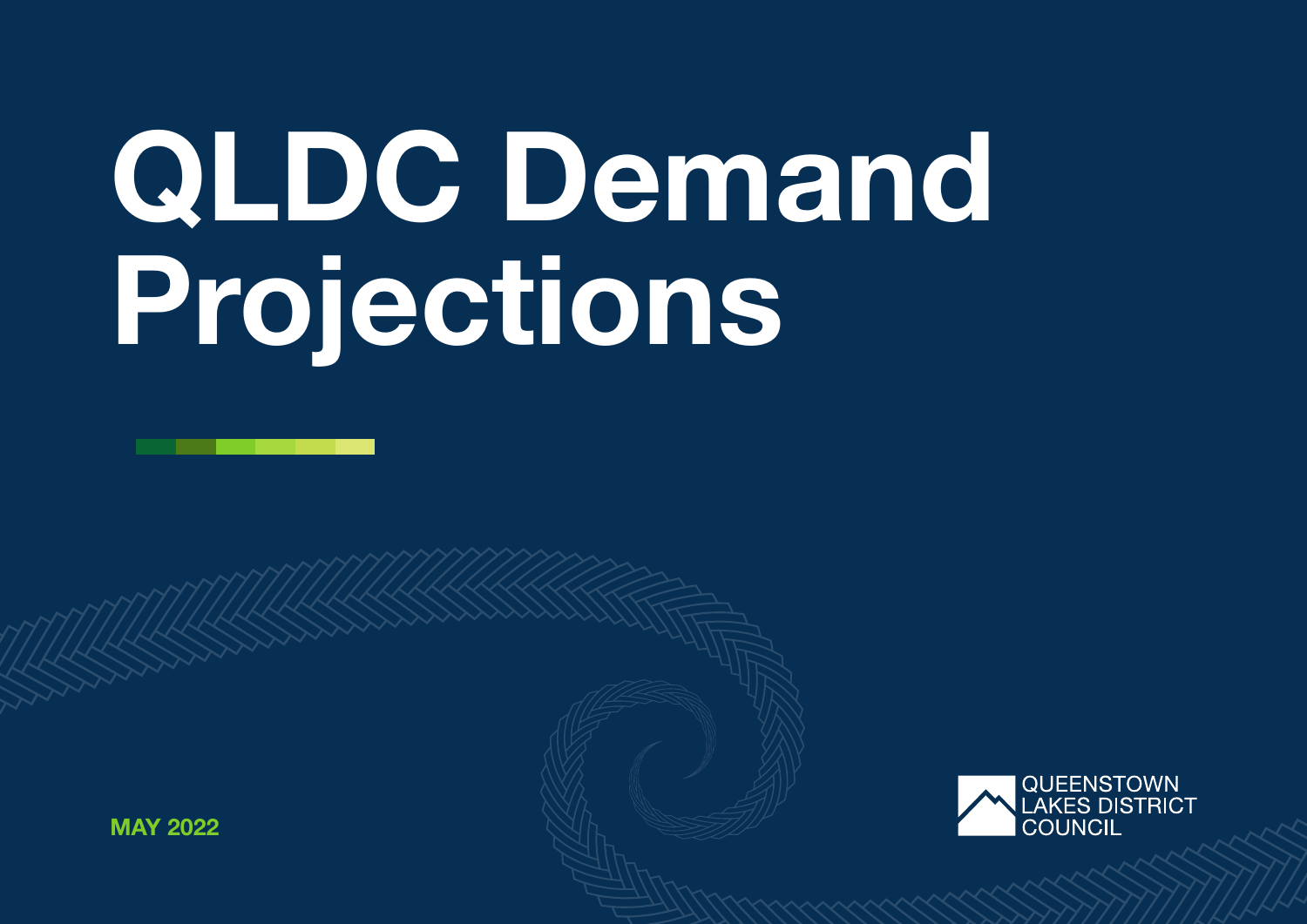### 1.0 Background & Context – Updated 2021 Estimates

The previous projections were prepared in a period of great uncertainty around COVID-19.

- > Stats NZ has revised its current resident population estimate for the district to 48,300, some 7,600 more than previously forecast.
- > Data from Data Ventures has indicated higher than forecast domestic visitors, offsetting the slower than anticipated international border reopening.
- > Continued population growth along with cheap debt, among other factors, has seen housing demand remain steady.

Economic forecasts used at the time of the previous projections predicted mass job losses for the district and a subsequent large-scale departure of residents. These didn't occur and the Queenstown Lakes District population has continued to grow. In addition, Stats NZ also revised its 2018 census figure for the district upwards, along with the average household size. Domestic tourism has been greater than expected. offsetting the delayed international border reopening. The result is greater than previously forecast average day visitation, with a lower peak. Housing demand has also remained steady, with updated census figures and up-to-date consents data showing current house numbers 600 above what was projected in 2020.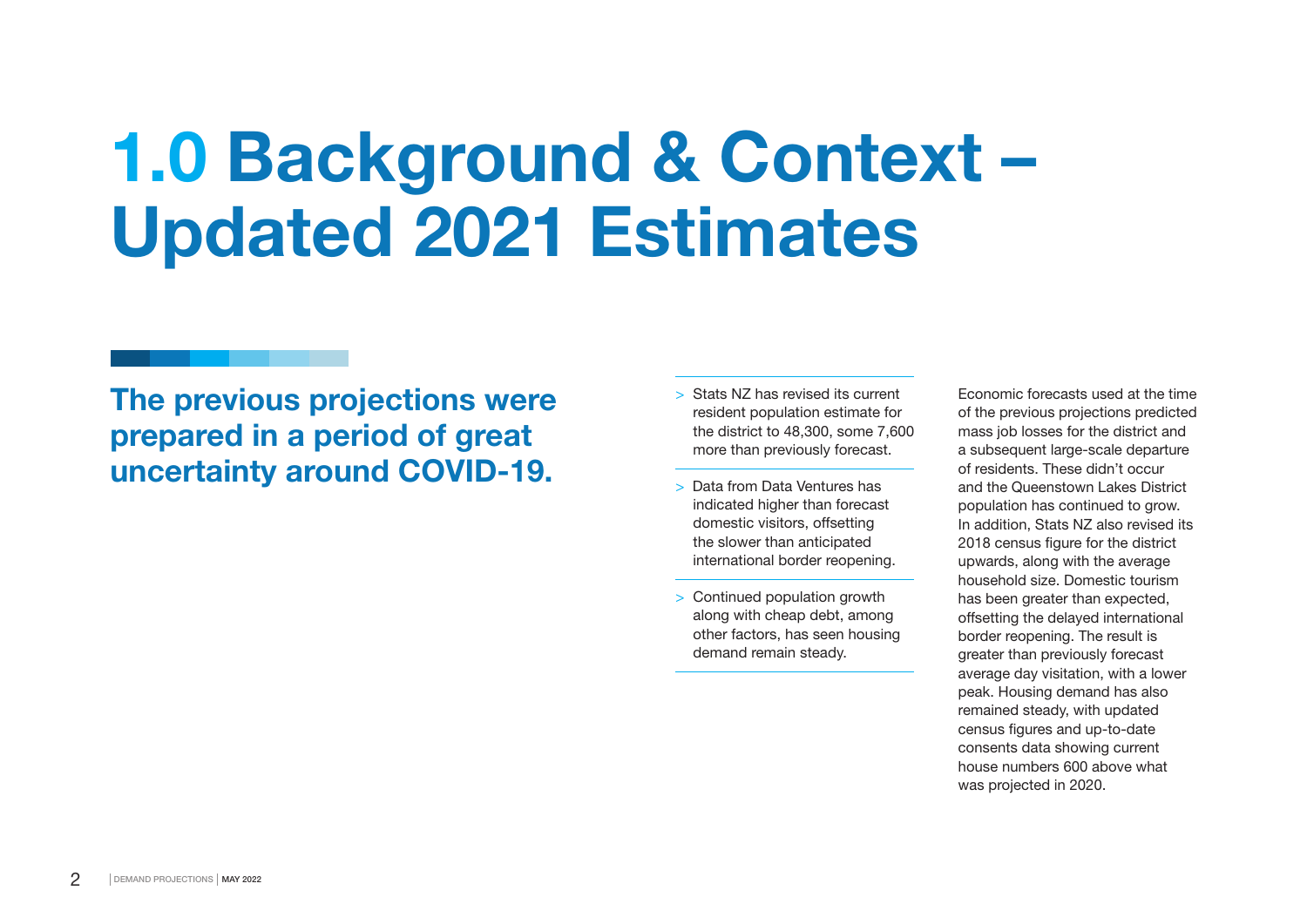# 2.0 How are the projections produced?

The projections are based on Statistics NZ (Stats NZ) Usually Resident Population which are the official estimates of population in New Zealand.

The QLDC methodology incorporates additional information which provides for a more robust. localised and multi-dimensional model that has proven to be more accurate<sup>3</sup>. The approach considers a range of data sources including Stats NZ, census data, resource and building consents, Housing and Business Capacity Assessments, migration data, Data Ventures information4 , Infometrics projections (including those produced by Waka Kotahi) and tourism and visitor accommodation projections.

The previous projections were produced in a period of unprecedented uncertainty as the COVID-19 situation was unfolding. The updated projections use the latest information from these sources and the observed impact of COVID-19 on migration, the economy and construction activity.

<sup>3</sup> Demonstrated by cross-checks with Qrious mobile phone usage data for the QLD

<sup>4</sup> Data Ventures create near real time electronic card spend insights to help inform resident / visitor information and is an input into the demand projections.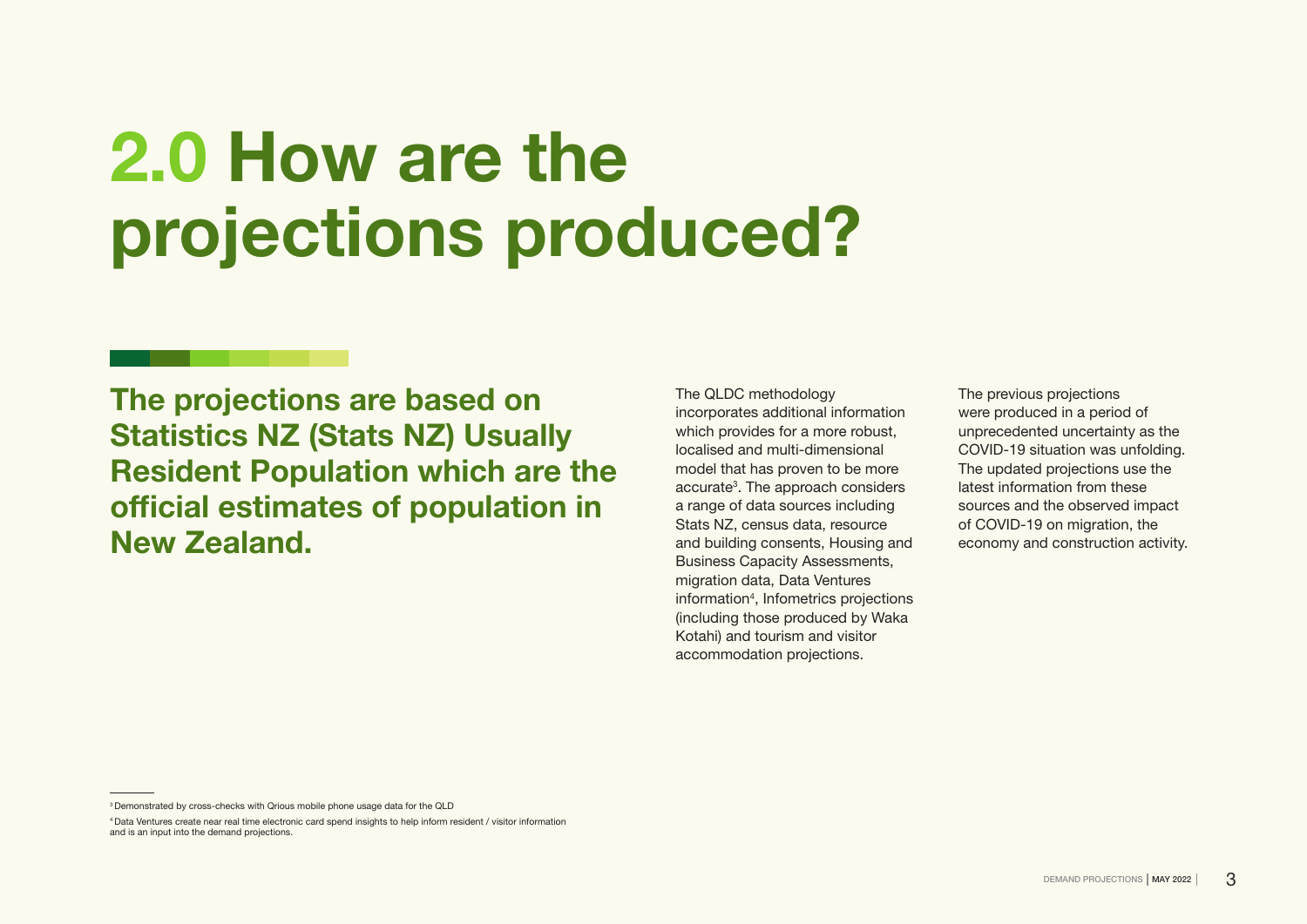# 3.0 How are the demand projections utilised across the QLDC work programmes?

The projections are utilised across Council in all workstreams, which includes:

- > The Queenstown Lakes Spatial Plan
- > Ten Year Plan
- > 30 Year Infrastructure Strategy
- > Proposed District Plan
- > Annual Plan
- > Development Contribution Policy
- > Business Cases
- > Masterplans
- > Strategies / Policies
- > Housing and Business Capacity **Assessments**